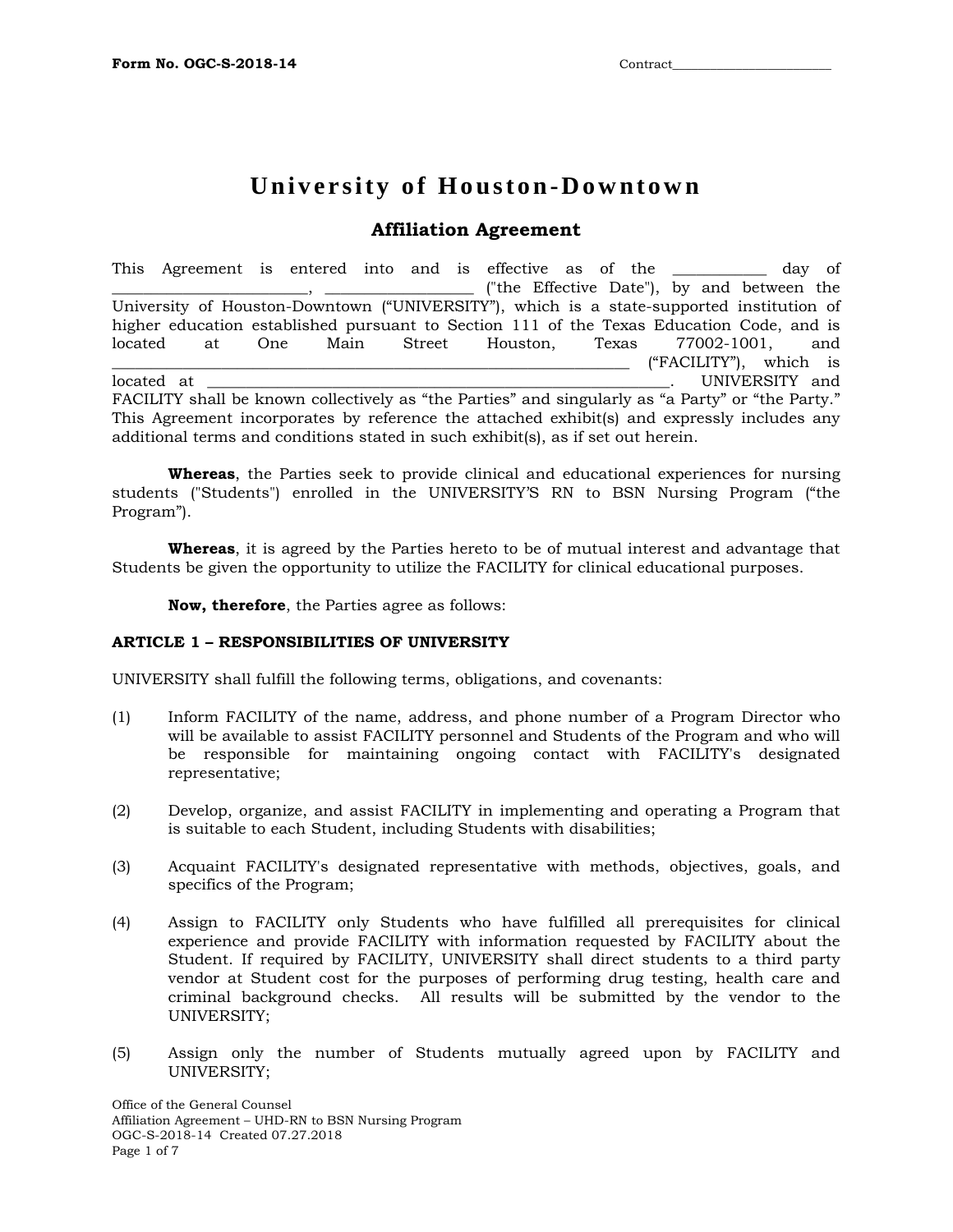- (6) Notify FACILITY as soon as possible of the names and arrival dates of Students;
- (7) Ensure that Students who participate in the Program provide proof of insurance coverage in minimum amounts that are acceptable to FACILITY. The UNIVERSITY will issue the FACILITY a certificate of insurance as evidence that students and FACULTY have current medical professional liability insurance of not less than \$1,000,000 per incident and \$3,000,000 aggregate and will be kept current while such person is assigned to the FACILITY.
- (8) Require Students to provide transportation, appropriate supplies, and uniforms, as applicable;
- (9) Inform Students about their obligation to adhere strictly to all applicable administrative policies, rules, standards, schedules, and practices of FACILITY;
- (10) Inform Students and Faculty members who are supervising Students about their obligation to maintain confidentiality of all FACILITY matters, proceedings, and information to the extent required by law, including, but not limited to client records and information. This confidentiality provision shall survive termination of this Agreement;
- (11) Upon notice to UNIVERSITY, inform FACILITY of any adverse circumstances to which FACILITY may be exposed because of the activities or health status, including the mental health status, of a Student;
- (12) Upon notice to UNIVERSITY, notify FACILITY of any complaint, claim, investigation, or lawsuit involving a Student that is related to clinical experiences provided under this Agreement;
- (13) Notify Students about their obligation to comply with FACILITY policies and procedures, state law, criminal background check and Occupational Safety and Health Administration ("OSHA") blood borne and tuberculosis pathogen regulations in the training, vaccination, testing, prevention, and post-exposure treatment of Students, where applicable in the performance of duties required by Facility;
- (14) Accept the overall responsibility for the education, evaluation, qualifications, and competency development of each Student.
- (15) Advise faculty and students of the requirement to sign a Health Insurance Portability and Accountability Act ("HIPAA") agreement for the FACILITY.

# **ARTICLE 2 – RESPONSIBILITIES OF FACILITY**

FACILITY shall fulfill the following terms, obligations, and covenants:

- (1) Provide supervised learning experience for Students in accordance with agreed upon learning objectives, skill development areas, learning experiences, and intended learning outcomes;
- (2) Where appropriate, provide qualified supervisory personnel to work in conjunction with the Program faculty;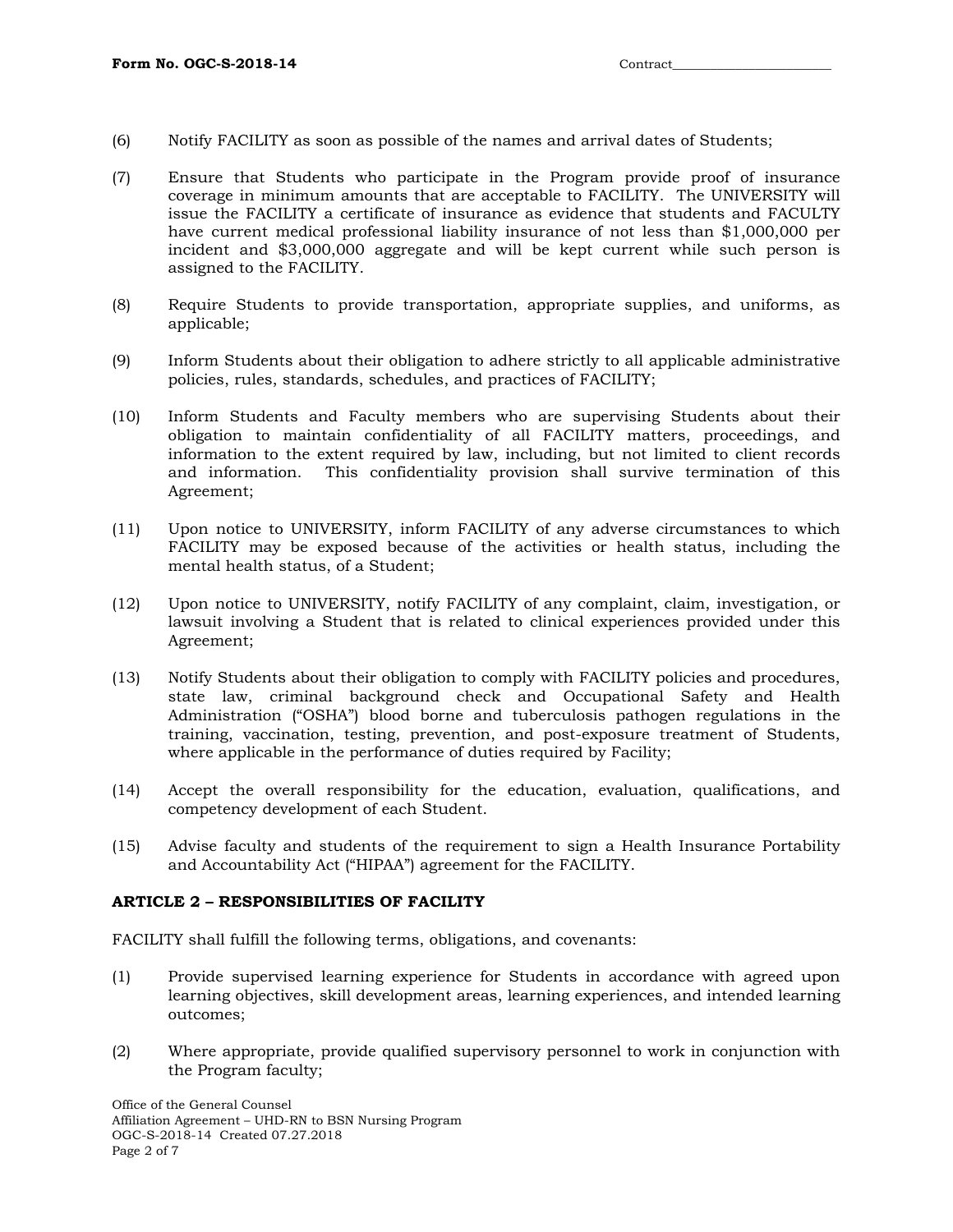- (3) Provide UNIVERSITY's designee with a performance appraisal for each Student in the form prescribed by UNIVERSITY;
- (4) Provide periodic performance information to the Student and to UNIVERSITY as prescribed, and immediately report any unsatisfactory conduct or performance of a Student;
- (5) Permit designated faculty members the right to visit with Students and FACILITY supervisors regarding the progress of Students at the FACILITY.
- (6) Provide Students with essential conditions and materials for their work, including space, privacy, and technological supports, and reimbursements for work-related expenses;
- (7) Provide an atmosphere for learning that is supportive and free of discrimination based, on race, ethnicity, religion, gender, disability, or sexual preference;
- (8) Provide Students with information regarding policies and procedures of FACILITY, and with orientation experiences to ensure that Students will be able to meet the requirements of FACILITY.

# **ARTICLE 3 – RESPONSIBILTIES OF THE PARTIES**

Parties mutually agree to fulfill the following terms, obligations, and covenants:

- (1) Neither UNIVERSITY, Students, nor any UNIVERSITY personnel, including faculty, shall be considered employees, agents, borrowed servants, partners, or joint venturers of FACILITY;
- (2) FACILITY is not responsible for wages, social security taxes, medical insurance, hospitalization insurance, or workers' compensation insurance for Students. In the event a Student should, independent of this Agreement, be employed by FACILITY, this section and the preceding section shall not apply during the hours in which such Student is performing services as an employee of FACILITY;
- (3) Nothing in this Agreement is to be construed as transferring responsibility from one Party to another;
- (4) Without limitation of any provision set forth in this Agreement, the Parties expressly agree to abide by all applicable federal and/or state equal employment opportunity statutes, rules, and regulations; and
- (5) FACILITY shall have the right to refuse to allow Students who do not have requisite skills, attitude, previous training, or health status for proper provision of patient care to participate in the Program.
- (6) To the extent permitted by the constitution and laws of the State of Texas and without the waiver of sovereign immunity or any other defense to which UNIVERSITY is or may be entitled to assert, UNIVERSITY shall indemnify and hold FACILITY harmless from and against any claims, costs, including reasonable attorneys' fees, liabilities, or causes of action arising out of or from any negligent acts or omissions by Students or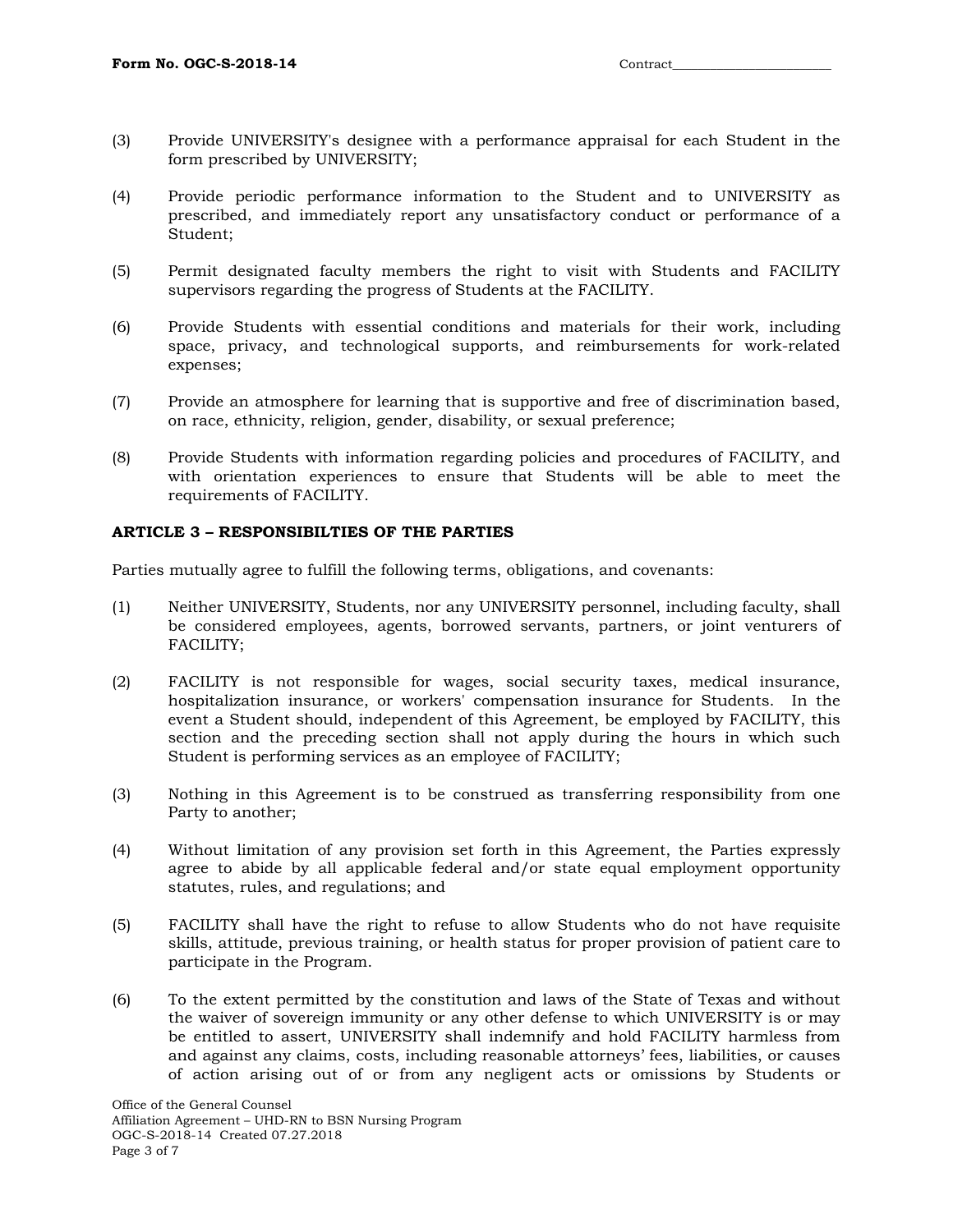UNIVERSITY personnel who are engaged in activities at FACILITY that are directly related to the Program. In the event that UNIVERSITY and FACILITY are legally adjudged to have been jointly negligent in causing injury or damage, each shall be obligated to satisfy its proportionate share of such judgment based upon the percentage of liability attributed to it in such judgment, but, if, in addition, UNIVERSITY is adjudged to be liable for the acts or omissions of FACILITY and/or any employee, personnel, or agent provided by FACILITY, then UNIVERSITY shall be indemnified by FACILITY to the extent of such vicarious liability. Neither Party hereto shall be obligated to indemnify the other for such other Party's own negligence. This indemnification provision shall survive termination of this Agreement.

# **ARTICLE 4 – TERM AND TERMINATION**

- (1) This Agreement shall remain in effect until the end of UNIVERSITY's academic year and shall automatically renew for additional terms consisting of the UNIVERSITY's academic year, unless sooner terminated in accordance with applicable provisions of this Agreement. UNIVERSITY'S academic year begins on **September 1** and ends on **August 31** of the following calendar year.
- (2) Any breach of the covenants stated in Article I of this Agreement by UNIVERSITY shall be considered a material breach of this Agreement. In the event of a material breach, FACILITY shall have the right to terminate this Agreement immediately.
- (3) Notwithstanding any other provision in the Agreement, either Party shall have the right to terminate this Agreement after ninety (90) consecutive days' written notice is given to the other Party. If either Party exercises this option, the Parties agree to make reasonable efforts so that Students already in training status will be allowed to complete the stipulated course of study.
- (4) FACILITY shall further have the right to demand immediate removal of any student from its premises, upon a determination by the administrator in charge that the Student poses a threat to the health, safety, or welfare of FACILITY's patients, clients, or personnel or to the orderly business function of FACILITY.

# **ARTICLE 5 – GENERAL PROVISIONS**

- (1) The Parties agree that this Agreement will be construed by the laws of the State of Texas and venue for purposes of alternative dispute resolution, claims, or litigation shall be Houston, Harris County, Texas.
- (2) The terms and conditions of this Agreement may be modified upon mutual written consent of the Parties at any time.
- (3) This Agreement and all terms and conditions contained herein shall become effective as of the date noted as the Effective Date that first appears in paragraph one of this document.
- (4) Any notice required or permitted under this Agreement shall be considered effective as of the date sent by certified mail, return receipt requested, as follows: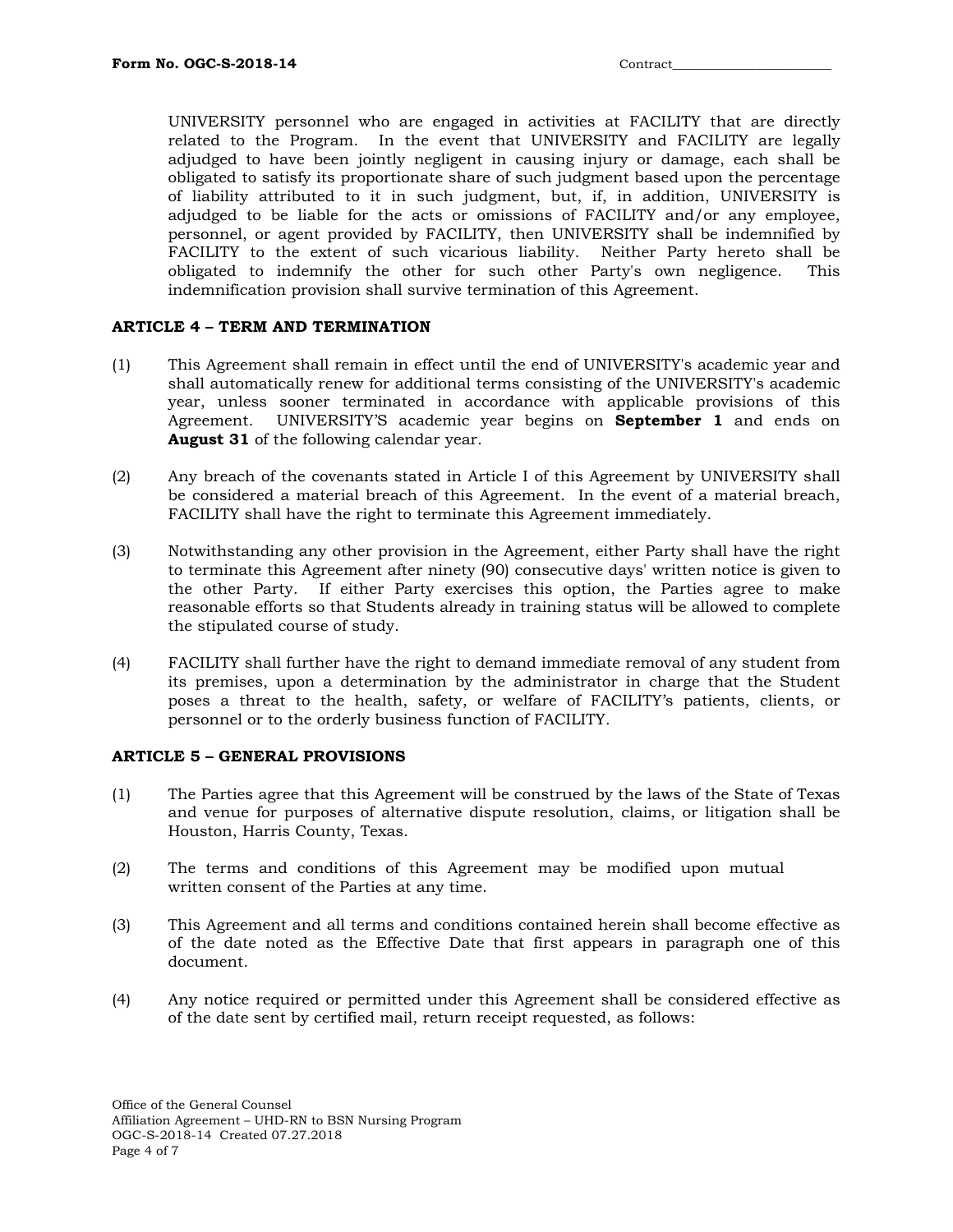| FACILITY:           | UNIVERSITY:<br>Provost<br>University of Houston-Downtown<br>One Main Street<br>Houston, Texas 77002-1001                                                                  |  |
|---------------------|---------------------------------------------------------------------------------------------------------------------------------------------------------------------------|--|
| Administrator/CEO   |                                                                                                                                                                           |  |
| with a copy to:     | with a copy to:                                                                                                                                                           |  |
| Director of Nursing | Dean, College of Science and<br>Technology and Director of BS in<br>Nursing<br>University of Houston-Downtown<br>One Main Street, N723<br>Houston, Texas 77479-77002-1001 |  |

- (5) Neither Party may assign any rights or obligations under this Agreement without the prior written consent of the other Party.
- (6) Each individual executing this Agreement on behalf of any Party expressly represents and warrants that he/she has authority to do so, and thereby to bind the Party on behalf of which/whom he/she signs, to the terms of this Agreement.
- (7) If any part of this Agreement should be determined to be invalid, illegal, inoperative, or contrary to applicable law, statute, regulation, or UNIVERSITY or FACILITY policies, that part of this Agreement shall be reformed, if reasonably possible, to comply with the applicable policies, provisions of law, statute, or regulation, and, in any event, the remaining parts of this Agreement shall be fully effective and operative insofar as reasonably possible.
- (8) A waiver by either Party of the breach or violation of any provision of this Agreement shall not operate as, or be construed to be, a waiver of any subsequent breach of this Agreement.
- (9) Neither Party shall be liable nor deemed to be in default for any delay or failure in performance under this Agreement or other interruption of service deemed resulting, directly or indirectly, from acts of God, acts of public enemy, war, accidents, fires, explosions, hurricanes, floods, failure of transportation, strikes, or other work interruptions by either Party's employees, or any similar cause beyond the reasonable control of either Party.
- (10) This Agreement is entered into by and between the Parties hereto and for their benefit. Unless explicitly provided in this Agreement, there is no intent by either Party to create or establish third Party beneficiary status or rights in any third party, and no such third party shall have any right to enforce any right or enjoy any benefit created or established under this Agreement.
- (11) Unless expressly provided herein, the Parties do not assume or become liable for any of the existing or future obligations, liabilities, or debt of the other.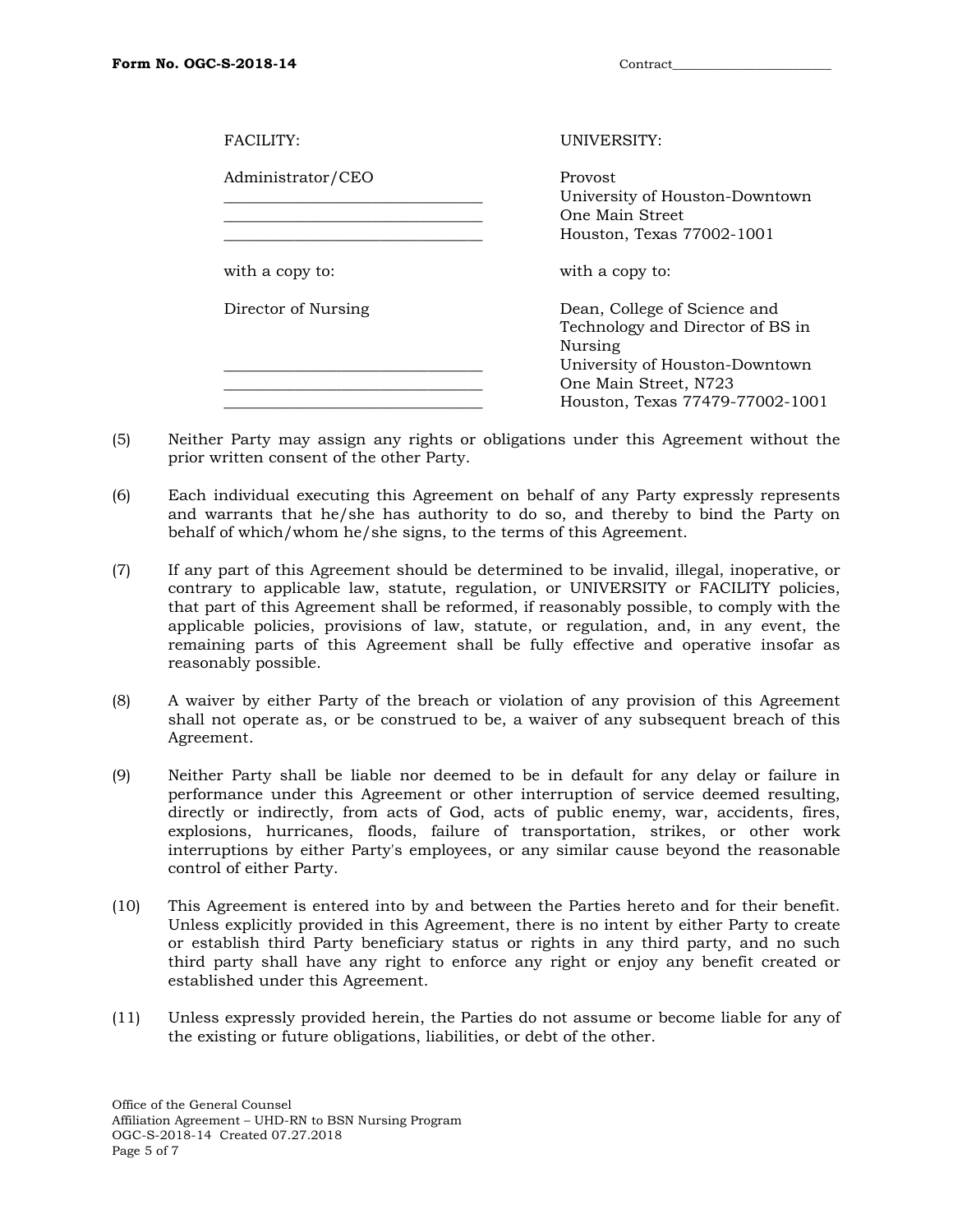(12) This is the entire Agreement between the Parties related to the subject matter contained herein and supersedes all prior agreements, proposals, or understandings, whether written or oral.

**In witness thereof**, the Parties have executed this Agreement in multiple counterparts, to be effective as of the date written on page one (1) of the Agreement.

# **FACILITY**: **UNIVERSITY OF HOUSTON-DOWNTOWN:**

| Signature | Date | Signature | Date |
|-----------|------|-----------|------|
| Signature | Date | Signature | Date |

*Note: Modification of this Form requires approval of OGC*